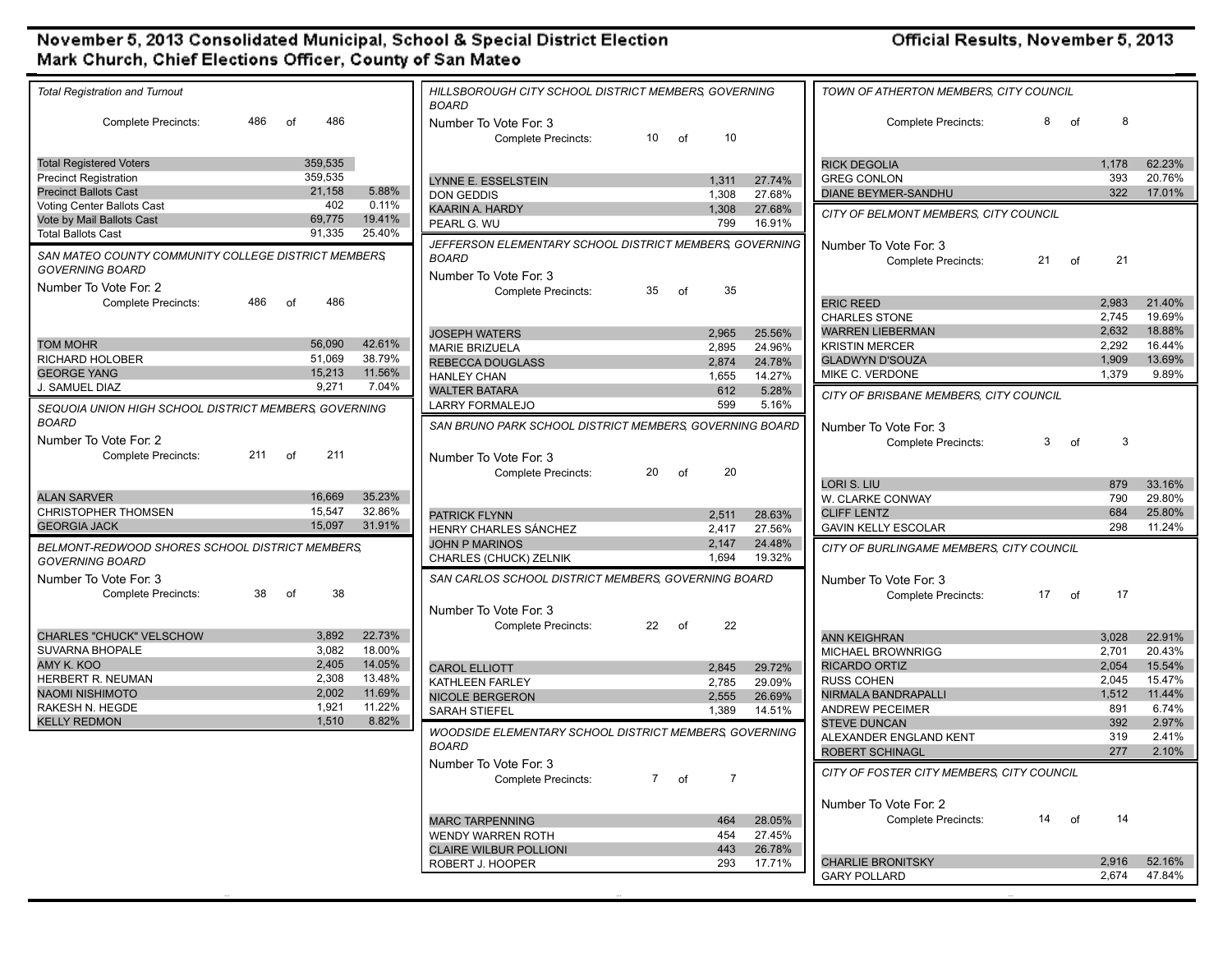## November 5, 2013 Consolidated Municipal, School & Special District Election Mark Church, Chief Elections Officer, County of San Mateo

Official Results, November 5, 2013

| CITY OF MILLBRAE MEMBERS, CITY COUNCIL              |    |    |                   |               | CITY OF SAN BRUNO CITY CLERK                                 |       |         |                                              |               | CITY OF SOUTH SAN FRANCISCO MEMBER, CITY COUNCIL, Short Term |
|-----------------------------------------------------|----|----|-------------------|---------------|--------------------------------------------------------------|-------|---------|----------------------------------------------|---------------|--------------------------------------------------------------|
| Number To Vote For: 2<br><b>Complete Precincts:</b> | 12 | of | 12                |               | <b>Complete Precincts:</b>                                   | 23    | of      | 23                                           |               | 25<br>25<br><b>Complete Precincts:</b><br>of                 |
|                                                     |    |    |                   |               | <b>CAROL BONNER</b>                                          |       |         |                                              | 3,796 100.00% | <b>KARYL MATSUMOTO</b><br>3.348<br>58.99%                    |
| <b>ANNE OLIVA</b>                                   |    |    | 1.849             | 30.13%        |                                                              |       |         |                                              |               | 26.74%<br>1,518<br><b>CARLOS MARTIN</b>                      |
| <b>REUBEN D. HOLOBER</b>                            |    |    | 1.838             | 29.95%        | CITY OF SAN BRUNO CITY TREASURER                             |       |         |                                              |               | 810<br>14.27%<br><b>COLLIN K. POST</b>                       |
| <b>ANN SCHNEIDER</b>                                |    |    | 1,563             | 25.47%        |                                                              |       |         |                                              |               |                                                              |
| <b>DOUGLAS RADTKE</b>                               |    |    | 887               | 14.45%        | <b>Complete Precincts:</b>                                   | 23    | of      | 23                                           |               | CITY OF SOUTH SAN FRANCISCO CITY CLERK                       |
| TOWN OF PORTOLA VALLEY MEMBERS, TOWN COUNCIL        |    |    | <b>JOHN MARTY</b> |               |                                                              | 3.690 | 100.00% | 25<br><b>Complete Precincts:</b><br>25<br>of |               |                                                              |
| Number To Vote For: 3                               |    |    |                   |               |                                                              |       |         |                                              |               |                                                              |
| <b>Complete Precincts:</b>                          | 3  | of | 3                 |               | CITY OF SAN CARLOS MEMBERS, CITY COUNCIL                     |       |         |                                              |               | 5.238 100.00%<br><b>KRISTA JOY MARTINELLI</b>                |
|                                                     |    |    |                   |               | Number To Vote For: 3                                        |       |         |                                              |               | CITY OF SOUTH SAN FRANCISCO CITY TREASURER                   |
| F. JOHN RICHARDS                                    |    |    | 882               | 28.13%        | <b>Complete Precincts:</b>                                   | 25    | of      | 25                                           |               |                                                              |
| MARYANN MOISE DERWIN                                |    |    | 875               | 27.90%        |                                                              |       |         |                                              |               | 25<br>25<br><b>Complete Precincts:</b><br>of                 |
| <b>CRAIG R. HUGHES</b>                              |    |    | 857               | 27.33%        | <b>BOB GRASSILLI</b>                                         |       |         | 3.312                                        | 25.39%        |                                                              |
| <b>BUD EISBERG</b>                                  |    |    | 522               | 16.65%        | <b>CAMERON JOHNSON</b>                                       |       |         | 3,179                                        | 24.38%        | 100.00%<br><b>FRANK RISSO</b><br>5.260                       |
| CITY OF REDWOOD CITY MEMBERS. CITY COUNCIL          |    |    |                   |               | <b>MATT GROCOTT</b>                                          |       |         | 2.709                                        | 20.77%        |                                                              |
|                                                     |    |    |                   |               | <b>KAREN CLAPPER</b>                                         |       |         | 2,130                                        | 16.33%        | TOWN OF WOODSIDE MEMBER, TOWN COUNCIL, DISTRICT 2            |
| Number To Vote For: 3                               |    |    |                   |               | <b>INGE TIEGEL DOHERTY</b>                                   |       |         | 1,040                                        | 7.97%         | 8<br>8<br>of                                                 |
| <b>Complete Precincts:</b>                          | 51 | of | 51                |               | MICHAEL CORRAL                                               |       |         | 672                                          | 5.15%         | <b>Complete Precincts:</b>                                   |
|                                                     |    |    |                   |               | CITY OF SAN MATEO MEMBERS. CITY COUNCIL                      |       |         |                                              |               |                                                              |
| <b>JEFF GEE</b>                                     |    |    | 4,865             | 24.40%        |                                                              |       |         |                                              |               | 650 100.00%<br><b>DEBORAH CODY GORDON</b>                    |
| <b>DIANE HOWARD</b>                                 |    |    | 4.403             | 22.08%        | Number To Vote For: 3                                        |       |         |                                              |               | TOWN OF WOODSIDE MEMBER, TOWN COUNCIL, DISTRICT 4            |
| JOHN D. SEYBERT                                     |    |    | 3,730             | 18.71%        | <b>Complete Precincts:</b>                                   | 54    | of      | 54                                           |               |                                                              |
| <b>CORRIN RANKIN</b>                                |    |    | 2,560             | 12.84%        |                                                              |       |         |                                              |               | <b>Complete Precincts:</b><br>8<br>8<br>of                   |
| <b>JAMES (LEE) HAN</b>                              |    |    | 2,259             | 11.33%        | DAVID G. LIM                                                 |       |         | 7.675                                        | 27.69%        |                                                              |
| <b>ERNIE SCHMIDT</b>                                |    |    | 2,124             | 10.65%        | <b>JOE GOETHALS</b>                                          |       |         | 6.486                                        | 23.40%        | 640<br>100.00%<br><b>DAVID TANNER</b>                        |
| CITY OF SAN BRUNO MAYOR                             |    |    |                   |               | <b>ROBERT ROSS</b>                                           |       |         | 6,485                                        | 23.40%        |                                                              |
|                                                     |    |    |                   |               | JOSHUA HUGG                                                  |       |         | 3.665                                        | 13.22%        | TOWN OF WOODSIDE MEMBER, TOWN COUNCIL, DISTRICT 6            |
| <b>Complete Precincts:</b>                          | 23 | of | 23                |               | <b>KAREN E. SCHMIDT</b>                                      |       |         | 3.407                                        | 12.29%        | 8                                                            |
|                                                     |    |    |                   |               | CITY OF SOUTH SAN FRANCISCO MEMBERS, CITY COUNCIL, Full Term |       |         |                                              |               | 8<br><b>Complete Precincts:</b><br>of                        |
| <b>JIM RUANE</b>                                    |    |    |                   | 3,784 100.00% | Number To Vote For: 3                                        |       |         |                                              |               | <b>ANNE M KASTEN</b><br>632 100.00%                          |
| CITY OF SAN BRUNO MEMBERS, CITY COUNCIL             |    |    |                   |               | <b>Complete Precincts:</b>                                   | 25    | of      | 25                                           |               | COASTSIDE COUNTY WATER DISTRICT MEMBERS, BOARD OF            |
|                                                     |    |    |                   |               |                                                              |       |         |                                              |               | <b>DIRECTORS</b>                                             |
| Number To Vote For: 2<br><b>Complete Precincts:</b> | 23 | of | 23                |               | <b>MARK ADDIEGO</b>                                          |       |         | 3,143                                        | 20.28%        | Number To Vote For: 2                                        |
|                                                     |    |    |                   |               | LIZA L. NORMANDY                                             |       |         | 2,715                                        | 17.52%        | 17<br>17<br><b>Complete Precincts:</b><br>of                 |
|                                                     |    |    |                   |               | PRADEEP GUPTA                                                |       |         | 2.426                                        | 15.66%        |                                                              |
| RICO E. MEDINA                                      |    |    | 2.526             | 32.56%        | MAURICE DUPRÁ GOODMAN                                        |       |         | 1.910                                        | 12.33%        |                                                              |
| <b>KEN IBARRA</b>                                   |    |    | 2,239             | 28.86%        | <b>RICK OCHSENHIRT</b>                                       |       |         | 1.674                                        | 10.80%        | <b>CHRIS R. MICKELSEN</b><br>1.504<br>40.94%                 |
| <b>MARTY MEDINA</b>                                 |    |    | 1,764             | 22.74%        | JOHN HARRY PROUTY                                            |       |         | 1,573                                        | 10.15%        | 1,249<br>34.00%<br><b>STEVE FLINT</b>                        |
| ANDREW T. MASON                                     |    |    | 1.229             | 15.84%        | <b>KATE MACKAY</b>                                           |       |         | 1.200                                        | 7.74%         | 921<br>25.07%<br><b>CHARLES T. HOELZEL</b>                   |
|                                                     |    |    |                   |               | WILLIAM (BILL) LOCK                                          |       |         | 855                                          | 5.52%         |                                                              |